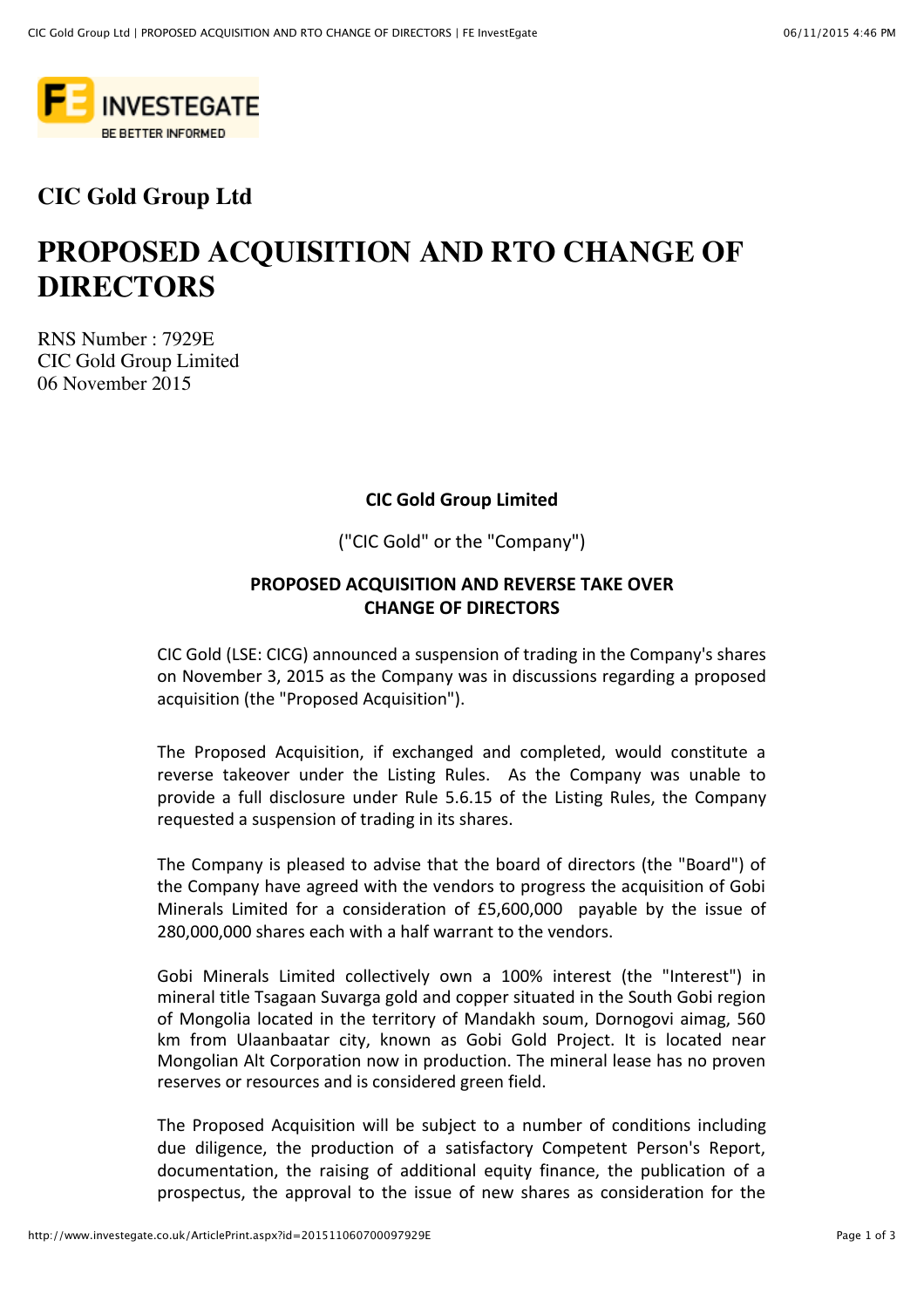Proposed Acquisition by shareholders and Admission of the Company's enlarged share capital to the Main Market.

#### **Board Changes and Management**

HE Barsbold Ulambayar, who is an Independent Non Executive Director has been appointed Executive Director and Chief Operating Officer with immediate effect. Dr. Geoffrey P. Cowley, the previous Chief Executive, has been appointed Non Executive Technical Director.

Mr. D. Garamjav, who discovered the potential mineral resources in the lease area, will be appointed principal geologist upon the completion of the Proposed Acquisition. Mr. D. Garamjav discovered the world class Oyu Tolgoi gold copper deposit being developed by Rio Tinto/Ivanhoe.

CIC Gold has appointed Dr. Earl W. Abbott Independent Consulting Geologist to produce a Technical Competent Persons Report on the Interest. The Company then will conduct mineral asset de risk works and seek to divest its interests.

The de-risking phase may include some of the following actions:

- Compile a complete detailed technical report to Canadian NI 43-101 report;
- $\cdot$  Conduct Legal mineral title opinion to confirm mineral titles and permits;
- $\cdot$  Produce general and geological maps/plans;
- · Produce a geotechnical report;
- $\cdot$  Produce a structural geology report;
- Undertake a reconnaissance airborne geophysical survey;
- $\cdot$  Conduct a independent confirmation sampling program;
- $\cdot$  Conduct a bulk sample program for metallurgical testing where required;
- $\cdot$  Acquire remote sensing and satellite photography;
- Conduct Environmental studies including impacts on past exploration and mining: and
- $\cdot$  Produce a pre-feasibility Report as required.

The Board has entered into discussions with CIC Capital Fund Limited in order to seek working capital for the Enlarged Company.

Enquires

| <b>CIC Gold Group Limited</b> |                      |
|-------------------------------|----------------------|
| Dr Geoffrey P. Cowley         | +44 (0) 20 3705 8437 |
|                               |                      |
| <b>VSA Capital Limited</b>    |                      |
| Andrew Raca                   | +44 (0) 20 3005 5000 |